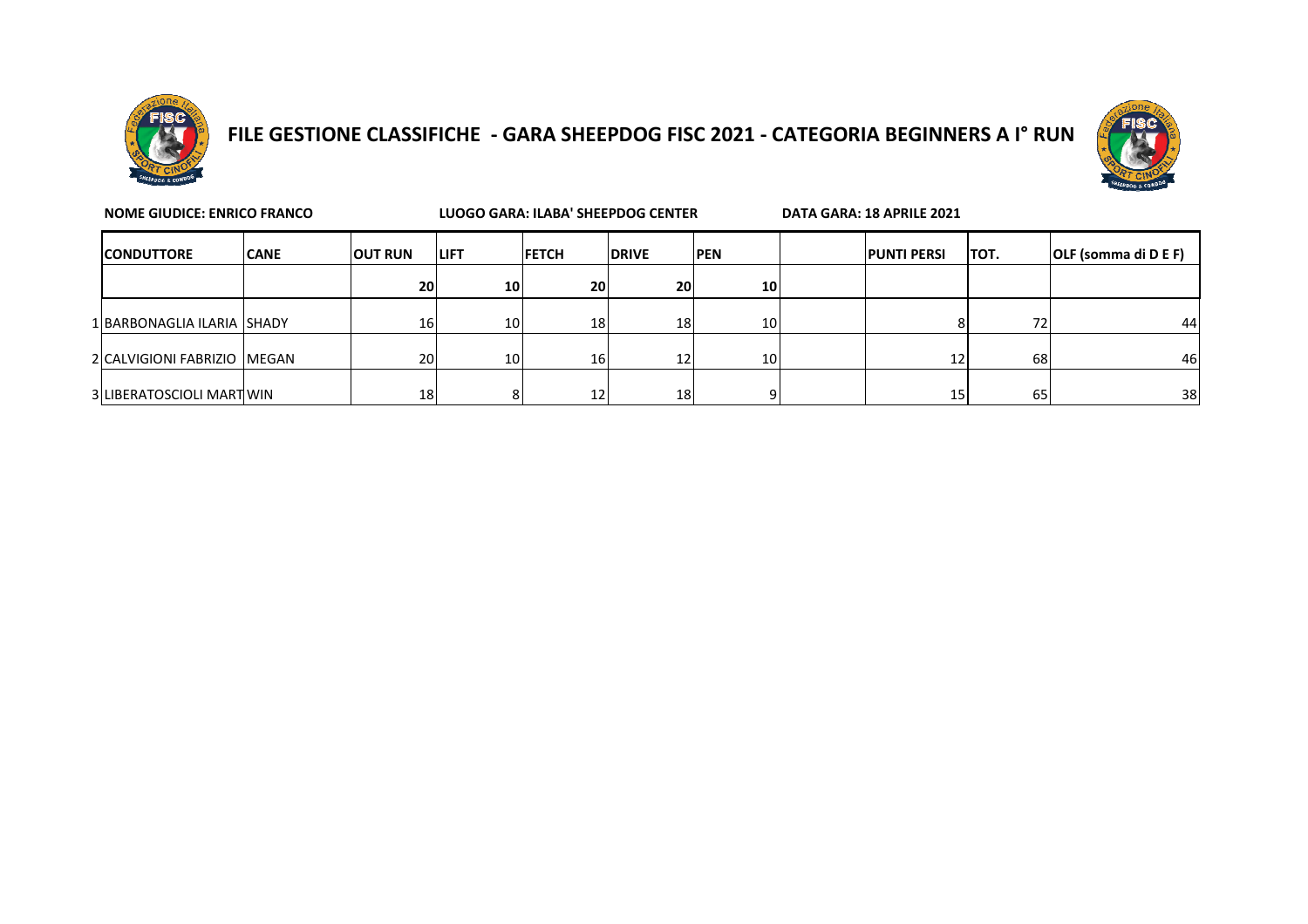

## **FILE GESTIONE CLASSIFICHE - GARA SHEEPDOG FISC 2021 - CATEGORIA BEGINNERS I° RUN**



| <b>NOME GIUDICE: ENRICO FRANCO</b> |             |                | LUOGO GARA: ILABA' SHEEPDOG CENTER |               |                 |             | DATA GARA: 18 APRILE 2021 |                    |      |                             |
|------------------------------------|-------------|----------------|------------------------------------|---------------|-----------------|-------------|---------------------------|--------------------|------|-----------------------------|
| <b>ICONDUTTORE</b>                 | <b>CANE</b> | <b>OUT RUN</b> | <b>ILIFT</b>                       | <b>IFETCH</b> | <b>IDRIVE</b>   | <b>IPEN</b> |                           | <b>PUNTI PERSI</b> | TOT. | <b>OLF</b> (somma di D E F) |
|                                    |             | <b>20</b>      | 10 <sup>1</sup>                    | <b>20</b>     | 20              | 10          |                           |                    |      |                             |
| 1 BRUNO EMANUELA                   | <b>GLEN</b> | 19             |                                    | 18            | 17 <sup>1</sup> |             |                           |                    | 72   | 46                          |
| 2 CALVIGIONI FABRIZIO              | <b>KALI</b> | 20             | 10 <sup>1</sup>                    | 15            | 17 <sup>1</sup> |             |                           |                    | 71   | 45                          |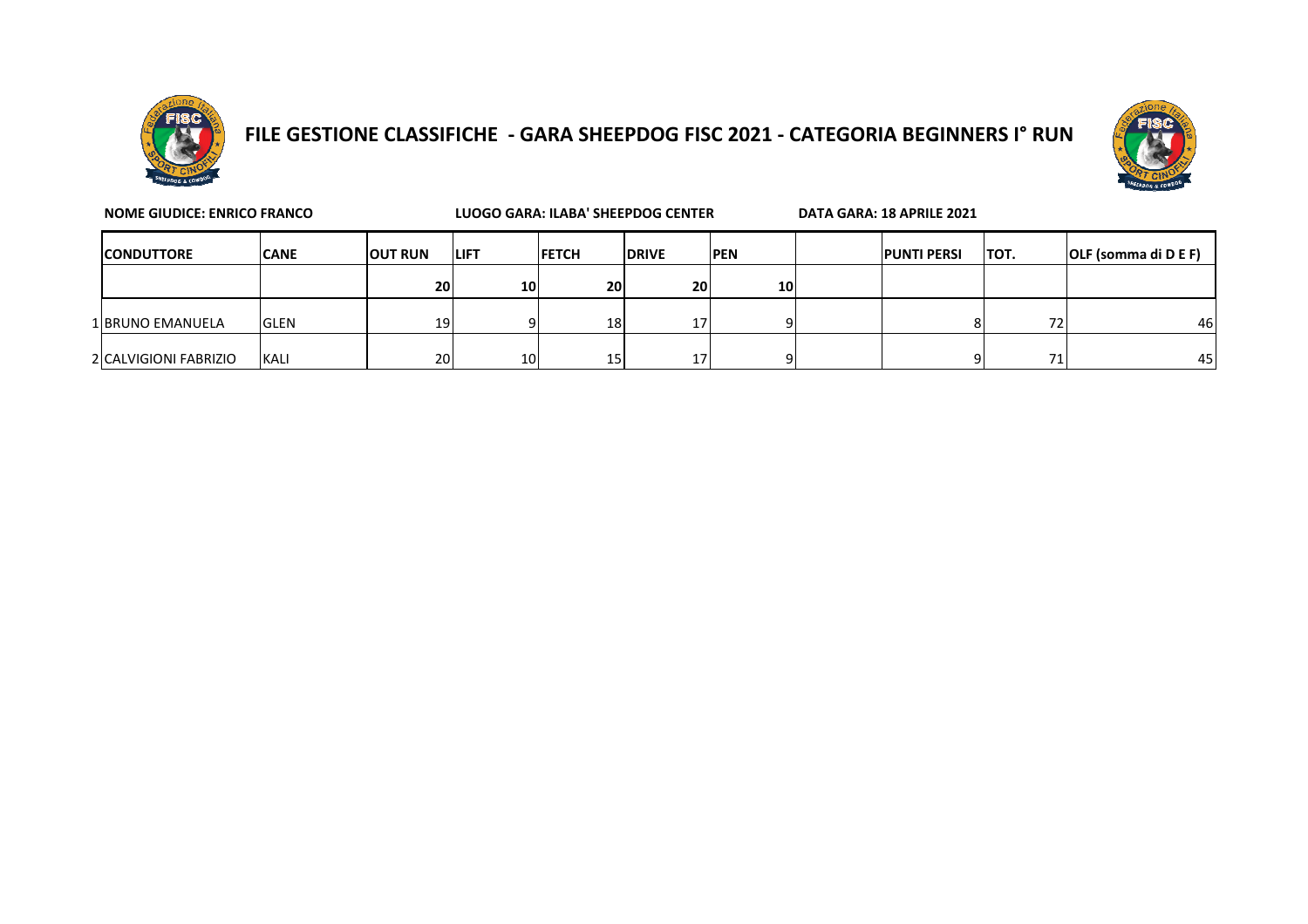

## **FILE GESTIONE CLASSIFICHE - GARA SHEEPDOG FISC 2021 - CATEGORIA NOVICE I° RUN**



| <b>NOME GIUDICE: ENRICO FRANCO</b> |              |                |             | <b>LUOGO GARA: ILABA' SHEEPDOG CENTER</b> |              |                 |                 |                    | DATA GARA: 18 APRILE 2021 |                      |  |  |
|------------------------------------|--------------|----------------|-------------|-------------------------------------------|--------------|-----------------|-----------------|--------------------|---------------------------|----------------------|--|--|
| <b>CONDUTTORE</b>                  | <b>CANE</b>  | <b>OUT RUN</b> | <b>LIFT</b> | <b>FETCH</b>                              | <b>DRIVE</b> | <b>PEN</b>      | <b>SHEDDING</b> | <b>PUNTI PERSI</b> | TOT.                      | OLF (somma di D E F) |  |  |
|                                    |              | 20             | 10          | 20                                        | 30           | 10 <sup>1</sup> | 10              |                    |                           |                      |  |  |
| 1 CAPELLI CHIARA                   | <b>JET</b>   | 19             | 10          | 17                                        | 25           | 10              | 10              | 9                  | 91                        | 46                   |  |  |
| 2 PINTO GIORGIO                    | <b>MOSS</b>  | 17             | 10          | 19                                        | 23           | 10 <sub>l</sub> | 10              | 11                 | 89                        | 46                   |  |  |
| 3 PINTO GIORGIO                    | <b>SETH</b>  | 20             | 10          | 18                                        | 22           | 10              | 5               | 15                 | 85                        | 48                   |  |  |
| 4 CALVIGIONI FABRIZIO ROBIN        |              | 18             | 10          | 19                                        | 23           | 5               | 10              | 15                 | 85                        | 47                   |  |  |
| 5 BARBONAGLIA ILARIA MAUI          |              | 17             | 10          | 18                                        | 25           | 10              |                 | 15                 | 85                        | 45                   |  |  |
| 6 CAPELLI CHIARA                   | <b>KATE</b>  | 17             | 8           | 17                                        | 20           | 7               | 10              | 21                 | 79                        | 42                   |  |  |
| 7 BRAGAGNINI AKAENA JJOCK          |              | 20             | 10          | 17                                        | 26           | 5               | 0               | 22                 | 78                        | 47                   |  |  |
| 8 PINTO GIORGIO                    | <b>PETE</b>  | 18             | 9           | 19                                        | 24           | 5               | 0               | 25                 | 75                        | 46                   |  |  |
| 9 BARBONAGLIA CELESTIIRA           |              | 17             | 10          | 18                                        | 22           | 5               | 0               | 28                 | 72                        | 45                   |  |  |
| 10 PARISI ELENE                    | <b>SWEEP</b> | 16             | 10          | 18                                        | 22           | 6               | 0               | 28                 | 72                        | 44                   |  |  |
| 11 BRUNO EMANUELA                  | <b>HULK</b>  | 18             | 8           | 15                                        | 23           | 5               |                 | 30                 | 70                        | 41                   |  |  |
| 12 CORRUBOLO ANDREA BET            |              | 18             | 9           | 19                                        | 20           | $\overline{0}$  | 0               | 34                 | 66                        | 46                   |  |  |
| 13 BARBONAGLIA CELESTICHIP         |              | 18             | 10          | 10                                        | 10           | $\overline{0}$  | 0               | 52                 | 48                        | 38                   |  |  |